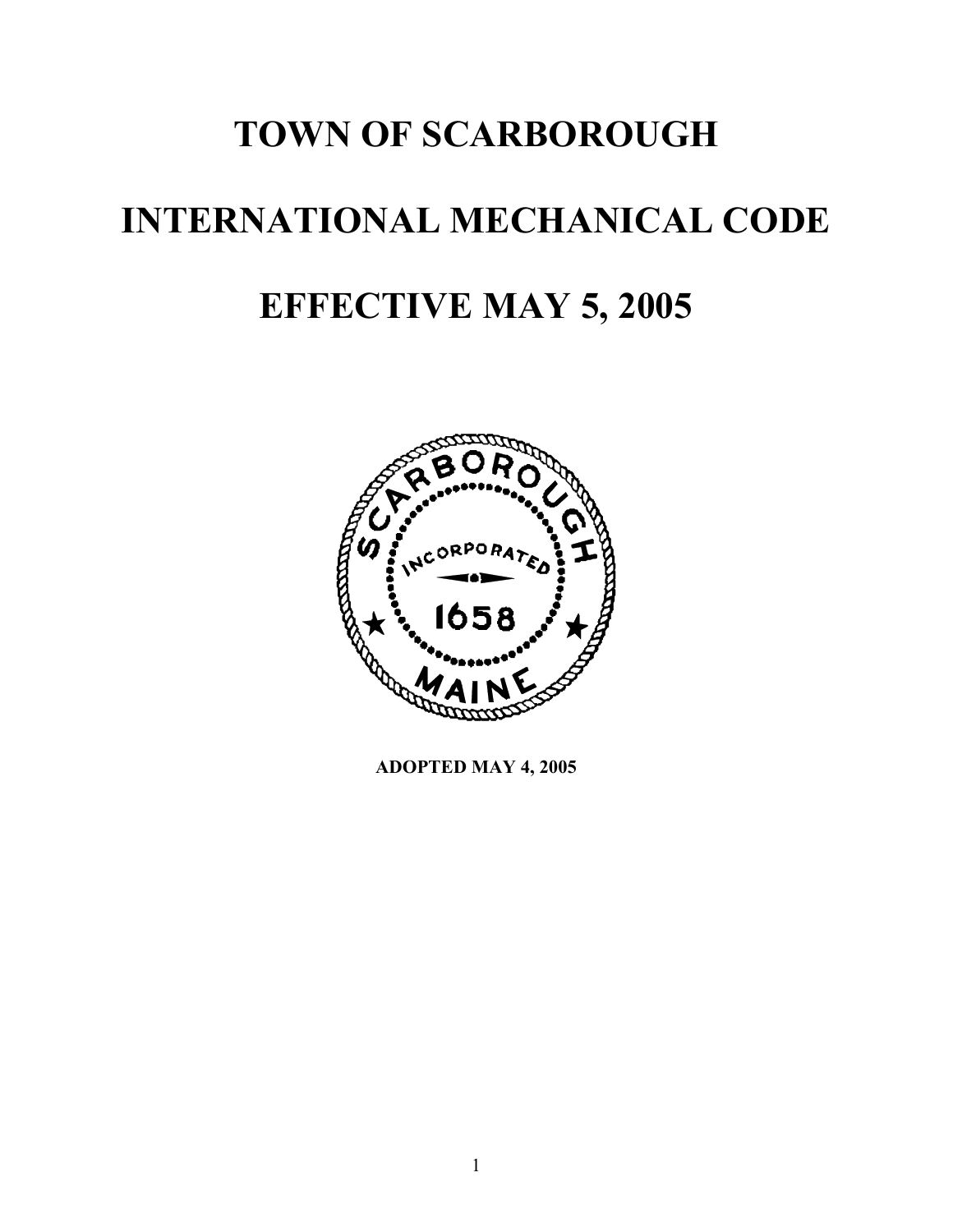## **CHAPTER 401B TOWN OF SCARBOROUGH ORDINANCE ADOPTING THE 2003 INTERNATIONAL MECHANICAL CODE EFFECTIVE MAY 5, 2005**

**BE IT ORDAINED** by the Town Council of the Town of Scarborough, Maine, in Town Council assembled, as follows:

### **Section 1.**

That a certain document, a copy of which is on file in the office of the Town Clerk of Scarborough, being marked and designated as the International Mechanical Code, 2003 edition, as published by the International Code Council ("the Code"), be and is hereby adopted as the Mechanical Code for the Town of Scarborough, in the State of Maine for regulating and governing the design, construction, quality of materials, erection, installation, alteration, repair, location, relocation, replacement, addition to, use or maintenance of mechanical systems as herein provided; providing for the issuance of permits and collection of fees therefore; and each and all of the regulations, provisions, penalties, conditions and terms of said Mechanical Code on file in the office of the Town of Scarborough are hereby referred to, adopted, and made a part hereof, as if fully set out in this ordinance, with the additions, insertions, deletions and changes, if any, prescribed in Section 2 of this ordinance.

#### **Section 2. Code Revisions**

Throughout the Code, all references to the "International Fuel Gas Code" shall be deleted and replaced with the words "NFPA 54 National Fuel Gas Code 2002."

Throughout the Code, all references (except in Section 3305.1) to the "International Plumbing Code" shall be deleted and replaced with the words "State of Maine Internal Plumbing Rules Chapter 238."

Throughout the Code, all references to the "ICC Electrical Code" shall be deleted and replaced with the words "Rules adopted by the Electricians' Examining Board pursuant to 32 M.R.S.A. § 1153-A."

Throughout the Code, all references to the "International Fire Code" shall be deleted and replaced with the words "NFPA 1 Uniform Fire Code 2003."

The following sections are hereby revised.

Section 101.1 Title is amended by inserting the words "Town of Scarborough" in place of "[NAME OF JURISDICTION]."

Section 106.5.2 Fee Schedule is amended to read: